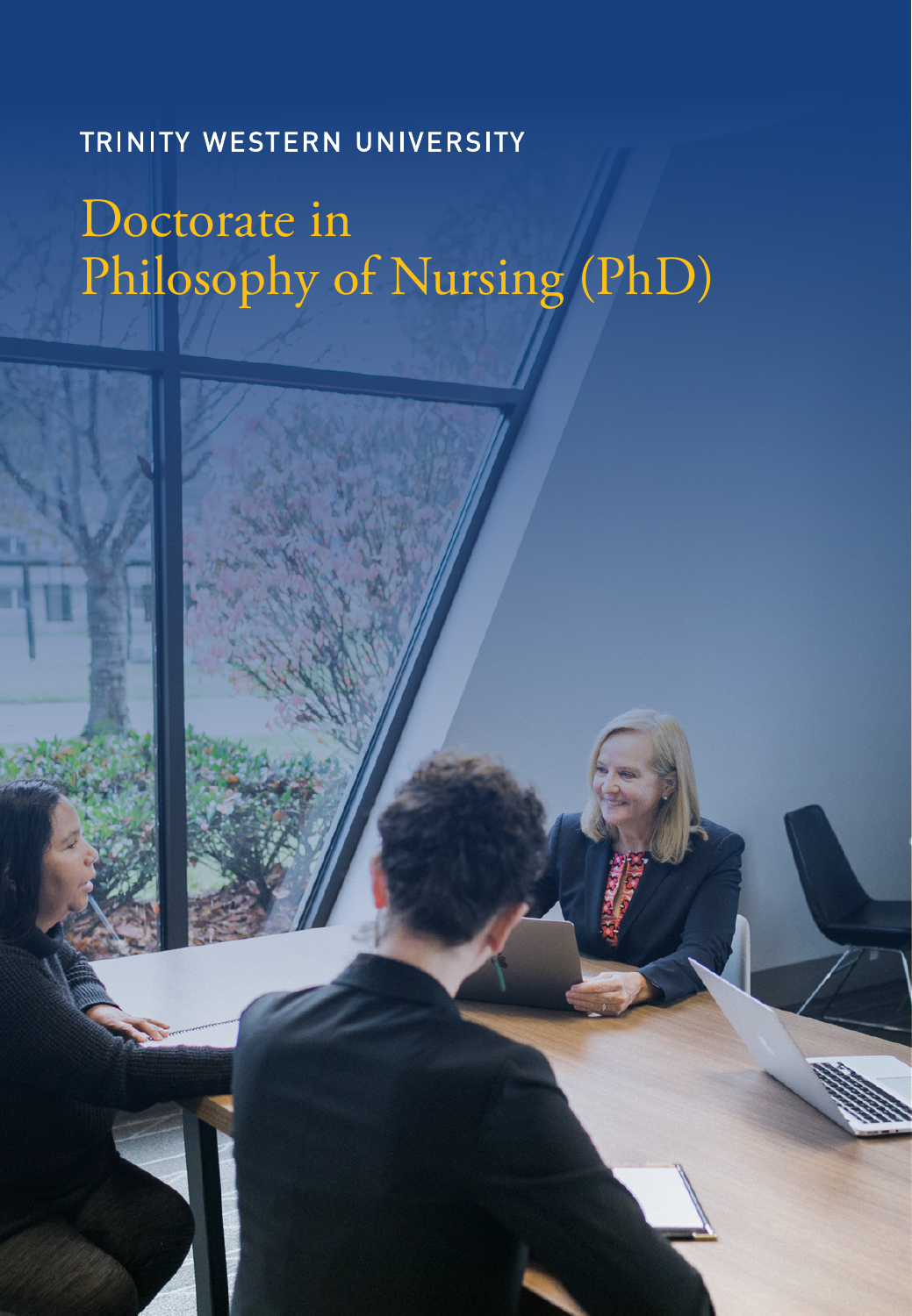#### **ENVISIONING AND EQUIPPING THE NEXT GENERATION OF NURSING**

Provincially, nationally, and globally, there is a deepening shortage of doctorally prepared nursing faculty. TWU's School of Nursing is offering a groundbreaking PhD in Nursing program designed for nurses who are in or who want to be in academic positions, and those who work in or desire to work in healthcare organizations.

The PhD in Nursing program actively engages a community of nurse scholars who deepen their own nursing knowledge, contribute to new nursing knowledge, and lead in academic and healthcare contexts.

Rooted in the Christian ethos of TWU, students will have opportunity to develop a values-based approach to higher education, leadership, and research. The flexible and accessible online approach is tailored for learners who are working in educational institutions or health-care organizations. The program features:

- Online courses (synchronous and asynchronous delivery)
- Annual summer residences
- Internships in education, policy, or research
- Doctoral seminars
- A comprehensive dissertation

# **PROGRAM OUTCOMES**

Advance the discipline of nursing by generating new nursing knowledge that is responsive to the needs of society.



Demonstrate in-depth, critical analysis through written and oral communication of research methodologies and methods, with an expertise in a methodology related to a chosen field of inquiry or research program.



Conduct rigorous, original research in a substantive area that lays a foundation for a program of socially relevant research at the forefront of the discipline.



Utilize educational philosophy and higher education research and theory to lead in academic settings, and to critique, develop, teach, and evaluate nursing curricula and teaching strategies.



Develop and enact public policy, including health and educational policy, contributing to health care and society.



Engage in meaningful professional service, advocacy, and mobilization of complex knowledge to diverse audiences.

#### **PROGRAM DELIVERY**

TWU's PhD program consists of 45 credit hours, and typically takes 48 months to complete.

It is an accessible online program featuring a community of nurse scholars cultivated through annual one- or two-week residencies at the main campus in Langley, British Columbia, and at the Laurentian Leadership Centre (LLC) in Ottawa, Ontario, with online offerings through the rest of the year.

# WELL-ROUNDED

A well-rounded program reflects the breadth of roles and responsibilities of those holding an academic position.

Distinct from nursing PhD programs that give top priority to developing scientists, the TWU program is intentionally well-rounded to target all professional skills required for an academic position. Such preparation includes an Advanced Educational Leadership course and an Advanced Public Policy and Knowledge Translation course, in addition to research methodology and design courses.

#### INTERNSHIP & MENTORSHIP

Internship and mentorship opportunities to learn professional skills from expert educators, leaders, and researchers.

Internships completed in the second year offer a unique experiential learning aspect to this online program. Students complete a 3-semester hour (approximately 100 hours) internship in education, research, or policy to build professional competencies. The internship involves a focused project such as an educational workshop, focused data analysis, or policy development.

# RESEARCH CAPACITY BUILDING

Research capacity building within a vibrant scholarship community provides an excellent context for knowledge generation, knowledge translation, and evidence-informed practice.

PhD students in the School of Nursing at Trinity Western University will be mentored by outstanding and committed professors with extensive experience and international reputations as nurse leaders and nurse researchers. TWU nursing faculty have a diverse array of professional skills and programs of research.

# **ADMISSION REQUIREMENTS**

Find our full lists of admission requirements at **twu.ca/nursing-phd**.